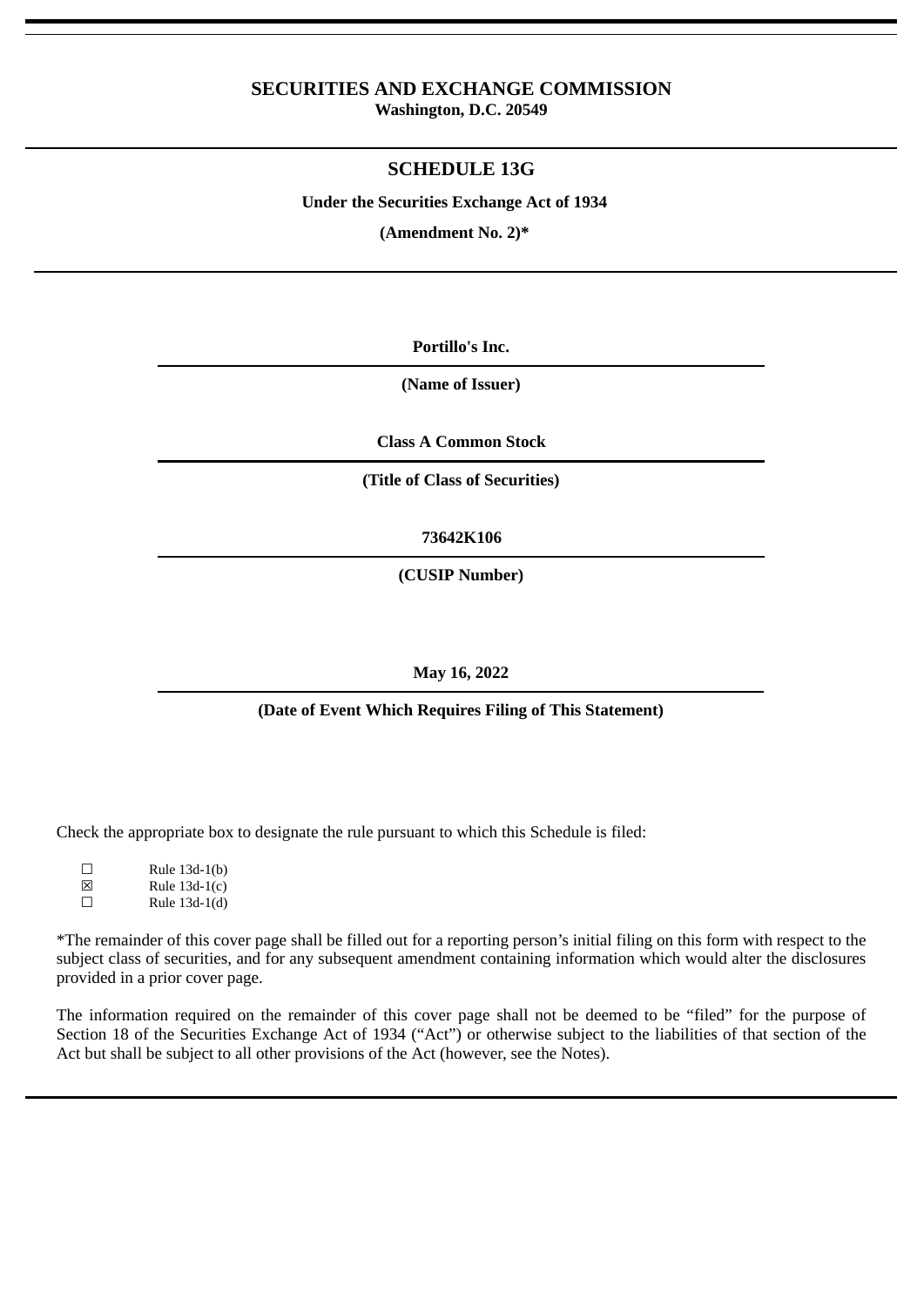| 1                                                              | <b>NAMES OF REPORTING PERSONS</b>                                    |                |                                                                                                                                                                                          |  |
|----------------------------------------------------------------|----------------------------------------------------------------------|----------------|------------------------------------------------------------------------------------------------------------------------------------------------------------------------------------------|--|
|                                                                | Select Equity Group, L.P.                                            |                |                                                                                                                                                                                          |  |
| $\overline{2}$                                                 | <b>CHECK THE APPROPRIATE BOX IF A MEMBER OF A GROUP</b>              |                |                                                                                                                                                                                          |  |
|                                                                | $\Box$<br>(a)<br>$\Box$<br>(b)                                       |                |                                                                                                                                                                                          |  |
| 3                                                              | <b>SEC USE ONLY</b>                                                  |                |                                                                                                                                                                                          |  |
| $\overline{4}$                                                 | <b>CITIZENSHIP OR PLACE OF ORGANIZATION</b>                          |                |                                                                                                                                                                                          |  |
|                                                                | Delaware                                                             |                |                                                                                                                                                                                          |  |
|                                                                |                                                                      | 5              |                                                                                                                                                                                          |  |
|                                                                |                                                                      |                | <b>SOLE VOTING POWER</b>                                                                                                                                                                 |  |
|                                                                |                                                                      |                | $\overline{0}$                                                                                                                                                                           |  |
| <b>NUMBER</b>                                                  |                                                                      | 6              | <b>SHARED VOTING POWER</b>                                                                                                                                                               |  |
| <b>OF SHARES</b><br><b>BENEFICIALLY</b>                        |                                                                      |                | 1,949,925                                                                                                                                                                                |  |
| <b>OWNED BY</b>                                                |                                                                      | $\overline{7}$ | <b>SOLE DISPOSITIVE POWER</b>                                                                                                                                                            |  |
| <b>EACH</b><br><b>REPORTING</b>                                |                                                                      |                | $\overline{0}$                                                                                                                                                                           |  |
| <b>PERSON</b><br><b>WITH</b>                                   |                                                                      | 8              | <b>SHARED DISPOSITIVE POWER</b>                                                                                                                                                          |  |
|                                                                |                                                                      |                | 1,949,925                                                                                                                                                                                |  |
| $\boldsymbol{9}$                                               |                                                                      |                | AGGREGATE AMOUNT BENEFICIALLY OWNED BY EACH PERSON                                                                                                                                       |  |
|                                                                |                                                                      |                |                                                                                                                                                                                          |  |
|                                                                | 1,949,925                                                            |                |                                                                                                                                                                                          |  |
| 10                                                             | CHECK BOX IF THE AGGREGATE AMOUNT IN ROW (9) EXCLUDES CERTAIN SHARES |                |                                                                                                                                                                                          |  |
|                                                                | $\Box$                                                               |                |                                                                                                                                                                                          |  |
| 11                                                             |                                                                      |                | PERCENT OF CLASS REPRESENTED BY AMOUNT IN ROW (9)                                                                                                                                        |  |
|                                                                | $5.4\%*$                                                             |                |                                                                                                                                                                                          |  |
| 12                                                             |                                                                      |                | <b>TYPE OF REPORTING PERSON</b>                                                                                                                                                          |  |
|                                                                |                                                                      |                |                                                                                                                                                                                          |  |
|                                                                | <b>IA</b>                                                            |                | * Beneficial ownership based on 35,847,171 shares of Class A common stock outstanding as of April 25, 2022, as reported on the Definitive Proxy Statement on Form DEF 14A filed with the |  |
| Securities and Exchange Commission (the "SEC") on May 9, 2022. |                                                                      |                |                                                                                                                                                                                          |  |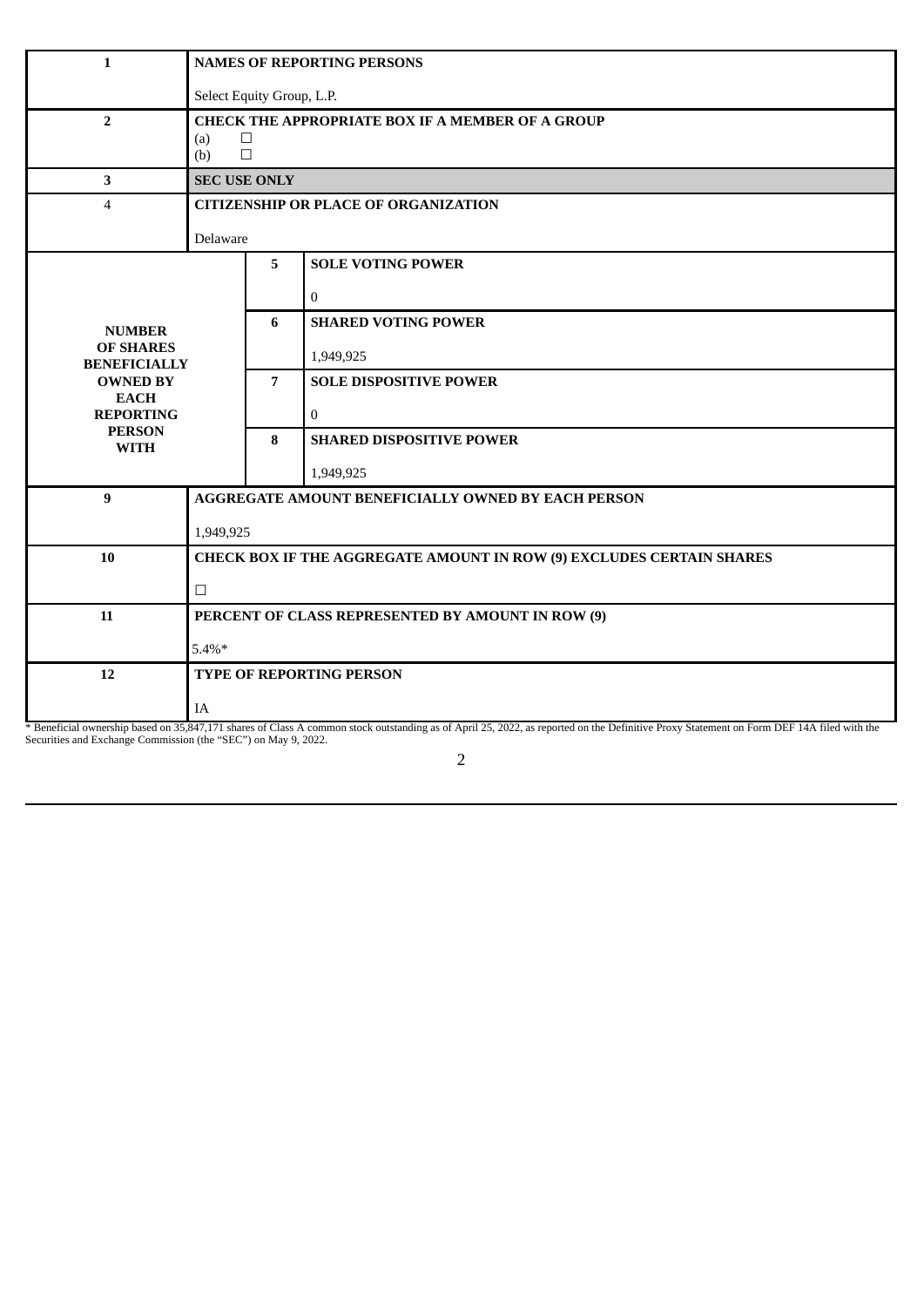| $\mathbf{1}$                                                                                                                                   |                                                                                           | <b>NAMES OF REPORTING PERSONS</b> |                                                                                                                                                         |  |  |
|------------------------------------------------------------------------------------------------------------------------------------------------|-------------------------------------------------------------------------------------------|-----------------------------------|---------------------------------------------------------------------------------------------------------------------------------------------------------|--|--|
|                                                                                                                                                | SEG Partners II, L.P.                                                                     |                                   |                                                                                                                                                         |  |  |
| $\overline{2}$                                                                                                                                 | <b>CHECK THE APPROPRIATE BOX IF A MEMBER OF A GROUP</b><br>$\Box$<br>(a)<br>$\Box$<br>(b) |                                   |                                                                                                                                                         |  |  |
| 3                                                                                                                                              |                                                                                           | <b>SEC USE ONLY</b>               |                                                                                                                                                         |  |  |
| $\overline{4}$                                                                                                                                 | <b>CITIZENSHIP OR PLACE OF ORGANIZATION</b>                                               |                                   |                                                                                                                                                         |  |  |
|                                                                                                                                                | Delaware                                                                                  |                                   |                                                                                                                                                         |  |  |
|                                                                                                                                                |                                                                                           | $5\phantom{.}$                    | <b>SOLE VOTING POWER</b>                                                                                                                                |  |  |
| <b>NUMBER</b><br><b>OF SHARES</b><br><b>BENEFICIALLY</b><br><b>OWNED BY</b><br><b>EACH</b><br><b>REPORTING</b><br><b>PERSON</b><br><b>WITH</b> |                                                                                           |                                   | $\overline{0}$                                                                                                                                          |  |  |
|                                                                                                                                                |                                                                                           | 6                                 | <b>SHARED VOTING POWER</b>                                                                                                                              |  |  |
|                                                                                                                                                |                                                                                           |                                   | 1,170,987                                                                                                                                               |  |  |
|                                                                                                                                                |                                                                                           | $\overline{7}$                    | <b>SOLE DISPOSITIVE POWER</b>                                                                                                                           |  |  |
|                                                                                                                                                |                                                                                           |                                   | $\bf{0}$                                                                                                                                                |  |  |
|                                                                                                                                                |                                                                                           | 8                                 | <b>SHARED DISPOSITIVE POWER</b>                                                                                                                         |  |  |
|                                                                                                                                                |                                                                                           |                                   | 1,170,987                                                                                                                                               |  |  |
| 9                                                                                                                                              |                                                                                           |                                   | <b>AGGREGATE AMOUNT BENEFICIALLY OWNED BY EACH PERSON</b>                                                                                               |  |  |
|                                                                                                                                                | 1,170,987                                                                                 |                                   |                                                                                                                                                         |  |  |
| 10                                                                                                                                             |                                                                                           |                                   | CHECK BOX IF THE AGGREGATE AMOUNT IN ROW (9) EXCLUDES CERTAIN SHARES                                                                                    |  |  |
|                                                                                                                                                | $\Box$                                                                                    |                                   |                                                                                                                                                         |  |  |
| 11                                                                                                                                             |                                                                                           |                                   | PERCENT OF CLASS REPRESENTED BY AMOUNT IN ROW (9)                                                                                                       |  |  |
|                                                                                                                                                | $3.3\%*$                                                                                  |                                   |                                                                                                                                                         |  |  |
| 12                                                                                                                                             |                                                                                           |                                   | TYPE OF REPORTING PERSON                                                                                                                                |  |  |
|                                                                                                                                                |                                                                                           |                                   |                                                                                                                                                         |  |  |
|                                                                                                                                                | ${\rm PN}$                                                                                |                                   | 0.47.171 shaves of Class A common steely outstanding as of April 35, 2002, as veneuted on the Definitive Drows Statement on Form DEE 14A filed with the |  |  |

\* Beneficial ownership based on 35,847,171 shares of Class A common stock outstanding as of April 25, 2022, as reported on the Definitive Proxy Statement on Form DEF 14A filed with the SEC on May 9, 2022.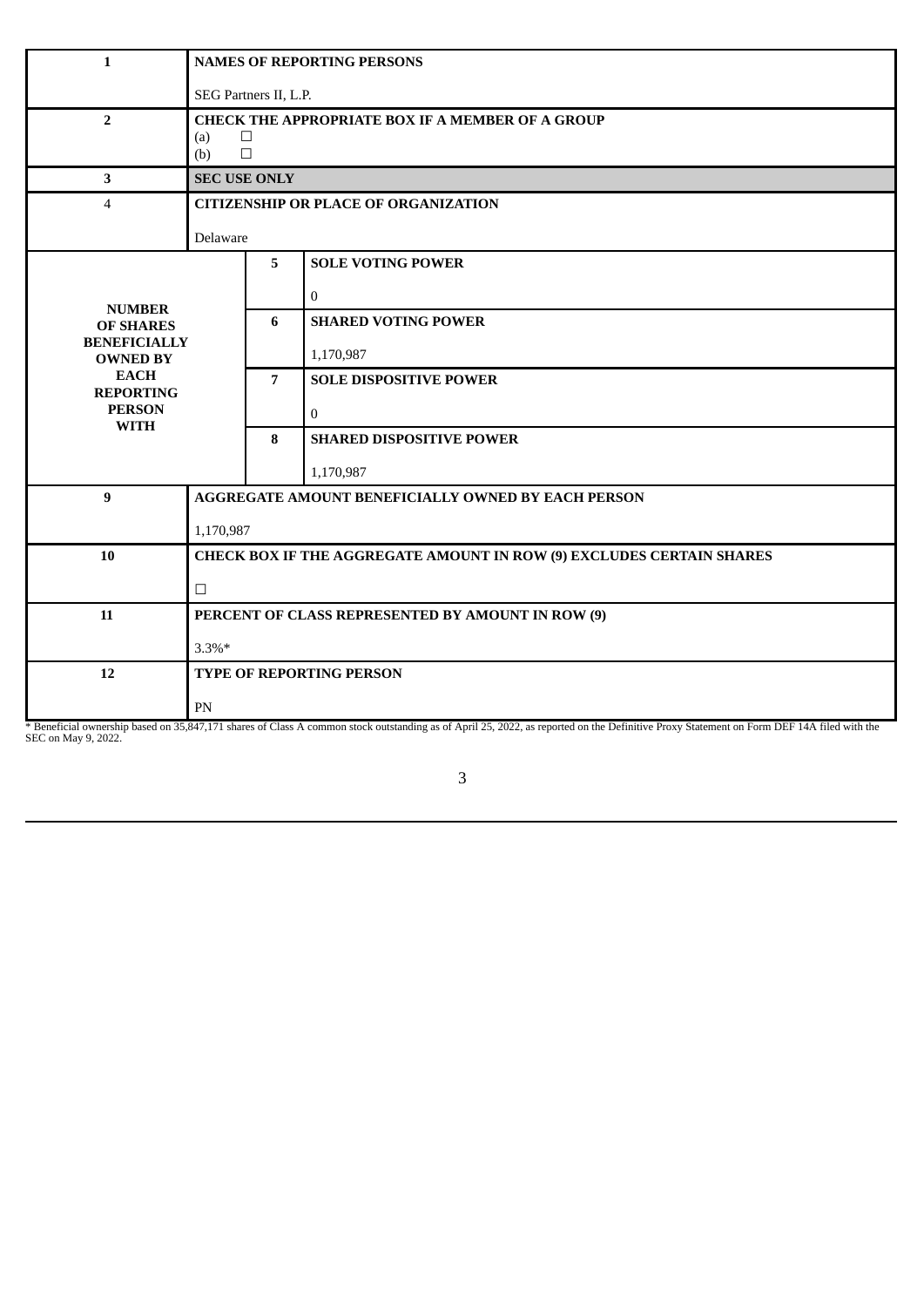| $\mathbf{1}$                        | <b>NAMES OF REPORTING PERSONS</b>           |                                                         |                                                                                                                                                                                          |  |  |  |
|-------------------------------------|---------------------------------------------|---------------------------------------------------------|------------------------------------------------------------------------------------------------------------------------------------------------------------------------------------------|--|--|--|
|                                     | George S. Loening                           |                                                         |                                                                                                                                                                                          |  |  |  |
| $\overline{2}$                      |                                             | <b>CHECK THE APPROPRIATE BOX IF A MEMBER OF A GROUP</b> |                                                                                                                                                                                          |  |  |  |
|                                     | (b)                                         | $\Box$<br>(a)<br>$\Box$                                 |                                                                                                                                                                                          |  |  |  |
| 3                                   |                                             | <b>SEC USE ONLY</b>                                     |                                                                                                                                                                                          |  |  |  |
| $\overline{4}$                      | <b>CITIZENSHIP OR PLACE OF ORGANIZATION</b> |                                                         |                                                                                                                                                                                          |  |  |  |
|                                     | <b>USA</b>                                  |                                                         |                                                                                                                                                                                          |  |  |  |
|                                     |                                             | 5                                                       | <b>SOLE VOTING POWER</b>                                                                                                                                                                 |  |  |  |
|                                     |                                             |                                                         | $\overline{0}$                                                                                                                                                                           |  |  |  |
| <b>NUMBER</b><br><b>OF SHARES</b>   |                                             | 6                                                       | <b>SHARED VOTING POWER</b>                                                                                                                                                               |  |  |  |
| <b>BENEFICIALLY</b><br><b>OWNED</b> |                                             |                                                         | 1,949,925                                                                                                                                                                                |  |  |  |
| <b>BY EACH</b><br><b>REPORTING</b>  |                                             | $\overline{7}$                                          | <b>SOLE DISPOSITIVE POWER</b>                                                                                                                                                            |  |  |  |
| <b>PERSON</b>                       |                                             |                                                         | $\mathbf 0$                                                                                                                                                                              |  |  |  |
| <b>WITH</b>                         |                                             | 8                                                       | <b>SHARED DISPOSITIVE POWER</b>                                                                                                                                                          |  |  |  |
|                                     |                                             |                                                         | 1,949,925                                                                                                                                                                                |  |  |  |
| 9                                   |                                             |                                                         | AGGREGATE AMOUNT BENEFICIALLY OWNED BY EACH PERSON                                                                                                                                       |  |  |  |
|                                     | 1,949,925                                   |                                                         |                                                                                                                                                                                          |  |  |  |
| 10                                  |                                             |                                                         | CHECK BOX IF THE AGGREGATE AMOUNT IN ROW (9) EXCLUDES CERTAIN SHARES                                                                                                                     |  |  |  |
|                                     | $\Box$                                      |                                                         |                                                                                                                                                                                          |  |  |  |
| 11                                  |                                             |                                                         | PERCENT OF CLASS REPRESENTED BY AMOUNT IN ROW (9)                                                                                                                                        |  |  |  |
|                                     | $5.4\%*$                                    |                                                         |                                                                                                                                                                                          |  |  |  |
| 12                                  |                                             |                                                         | TYPE OF REPORTING PERSON                                                                                                                                                                 |  |  |  |
|                                     | <b>IN/HC</b>                                |                                                         |                                                                                                                                                                                          |  |  |  |
|                                     |                                             |                                                         | * Beneficial ownership based on 35,847,171 shares of Class A common stock outstanding as of April 25, 2022, as reported on the Definitive Proxy Statement on Form DEF 14A filed with the |  |  |  |

SEC on May 9, 2022.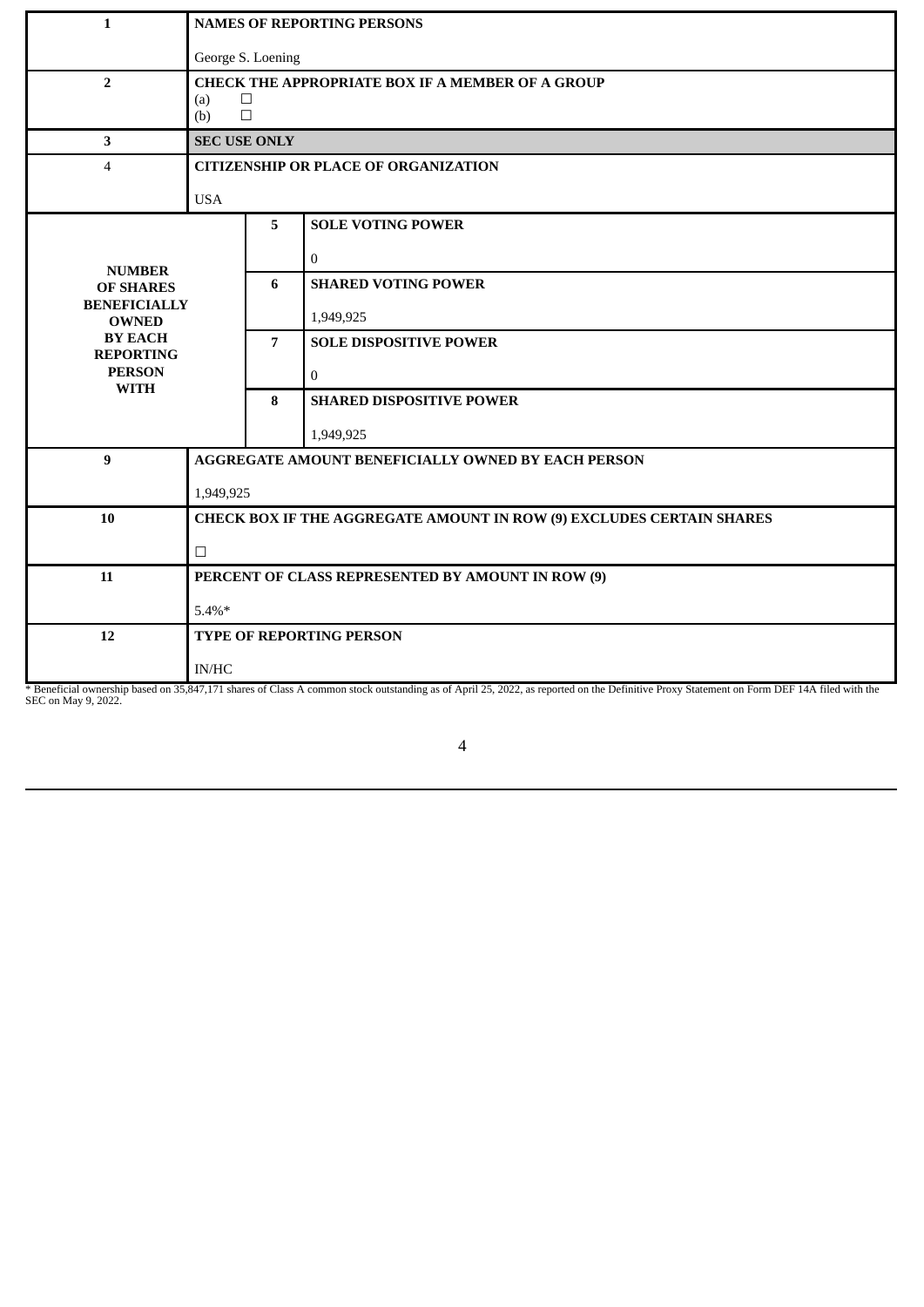#### **Item 1(a) Name of Issuer**:

Portillo's Inc.

#### **Item 1(b) Address of Issuer's Principal Executive Offices**:

2001 Spring Road, Suite 400 Oak Brook, IL 60523

#### **Items 2(a) Name of Person Filing:**

This Schedule 13G is being filed jointly by Select Equity Group, L.P., a Delaware limited partnership ("Select LP"), SEG Partners II, L.P., a Delaware limited partnership ("SEG Partners II") and George S. Loening ("Loening"), who is the majority owner of Select LP and managing member of its general partner, and who is the managing member of SEG Partners II's general partner. Select LP, SEG Partners II and Loening are sometimes jointly referred to herein as the "Select Reporting Persons."

#### **Item 2(b) Address of Principal Business Office:**

The business address of each of the Select Reporting Persons is: 380 Lafayette Street New York, New York 10003

#### **Item 2(c) Citizenship:**

George S. Loening is a United States citizen.

#### **Item 2(d) Title of Class of Securities:**

Class A Common Stock

**Item 2(e) CUSIP Number:**

73642K106

#### Item 3 If this statement is filed pursuant to Rules 13d-1(b), or 13d-2(b) or (c), check whether the person filing is:

| (a)<br>$\Box$ Broker or dealer registered under Section 15 of the Act; |  |
|------------------------------------------------------------------------|--|
|------------------------------------------------------------------------|--|

- (b)  $\Box$  Bank as defined in Section 3(a)(6) of the Act;<br>(c)  $\Box$  Insurance company as defined in Section 3(a)
- (c)  $\Box$  Insurance company as defined in Section 3(a)(19) of the Act;<br>(d)  $\Box$  Investment company registered under Section 8 of the Investr
- $\Box$  Investment company registered under Section 8 of the Investment Company Act of 1940;
- (e)  $\Box$  An investment adviser in accordance with Rule 13d-1(b)(1)(ii)(E);<br>(f)  $\Box$  An employee benefit plan or endowment fund in accordance with F
- $\Box$  An employee benefit plan or endowment fund in accordance with Rule 13d-1(b)(1)(ii)(F);
- (g)  $\Box$  A parent holding company or control person in accordance with Rule 13d-1(b)(1)(ii)(G);
- (h) ☐ A savings association as defined in Section 3(b) of the Federal Deposit Insurance Act (12 U.S.C. 1813);
- (i)  $□ A$  church plan that is excluded from the definition of an investment company under section 3(c)(14) of the Investment Company Act of 1940;
- (j)  $\Box$  A non-U.S. institution in accordance with Rule 240.13d-1(b)(1)(ii)(J);
- (k)  $\Box$  Group, in accordance with Rule 240.13d-1(b)(1)(ii)(K).
	- 5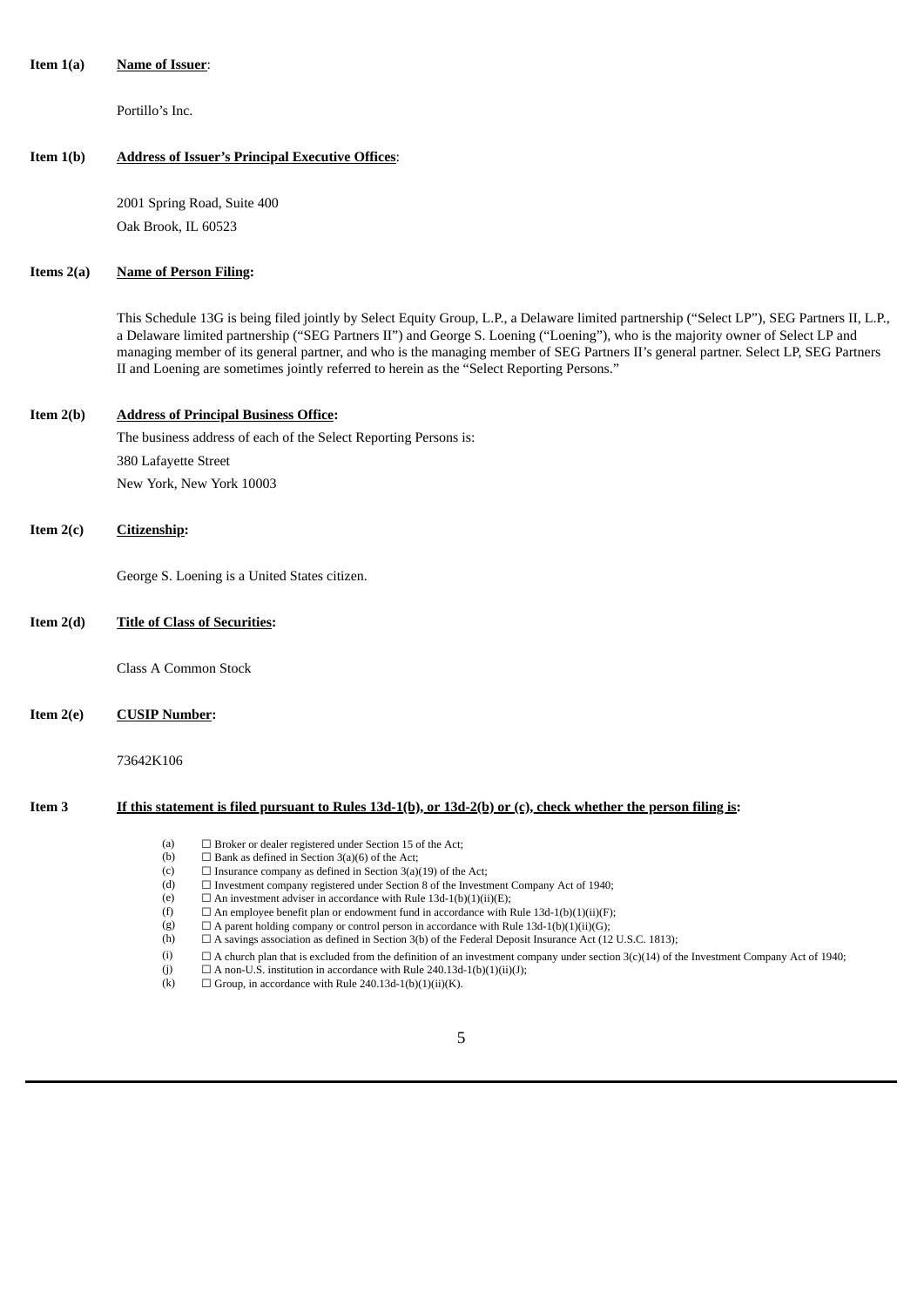The information required by Items 4(a)-(c), as of the date hereof, is set forth in Rows 5-11 of the cover page hereto for each Select Reporting Person and is incorporated herein by reference for each such Select Reporting Person.

#### **Item 5 Ownership of Five Percent or Less of a Class:**

If this statement is being filed to report the fact that as of the date hereof a reporting person has ceased to be the beneficial owner of more than 5 percent of the class of securities, check the following  $\boxtimes$ .

As of the date hereof, solely SEG Partners II, L.P. has ceased to be the beneficial owner of more than 5 percent of the class of securities.

**Item 6 Ownership of More than Five Percent on Behalf of Another Person:**

N/A

Item 7 **Identification and Classification of the Subsidiary Which Acquired the Security Being Reported on By the Parent Holding Company:**

N/A

**Item 8 Identification and Classification of Members of the Group:**

N/A

**Item 9 Notice of Dissolution of Group:**

N/A

**Item 10 Certification:**

By signing below I certify that, to the best of my knowledge and belief, the securities referred to above were not acquired and are not held for the purpose of or with the effect of changing or influencing the control of the issuer of the securities and were not acquired and are not held in connection with or as a participant in any transaction having that purpose or effect, other than activities solely in connection with a nomination under § 240.14a-11.